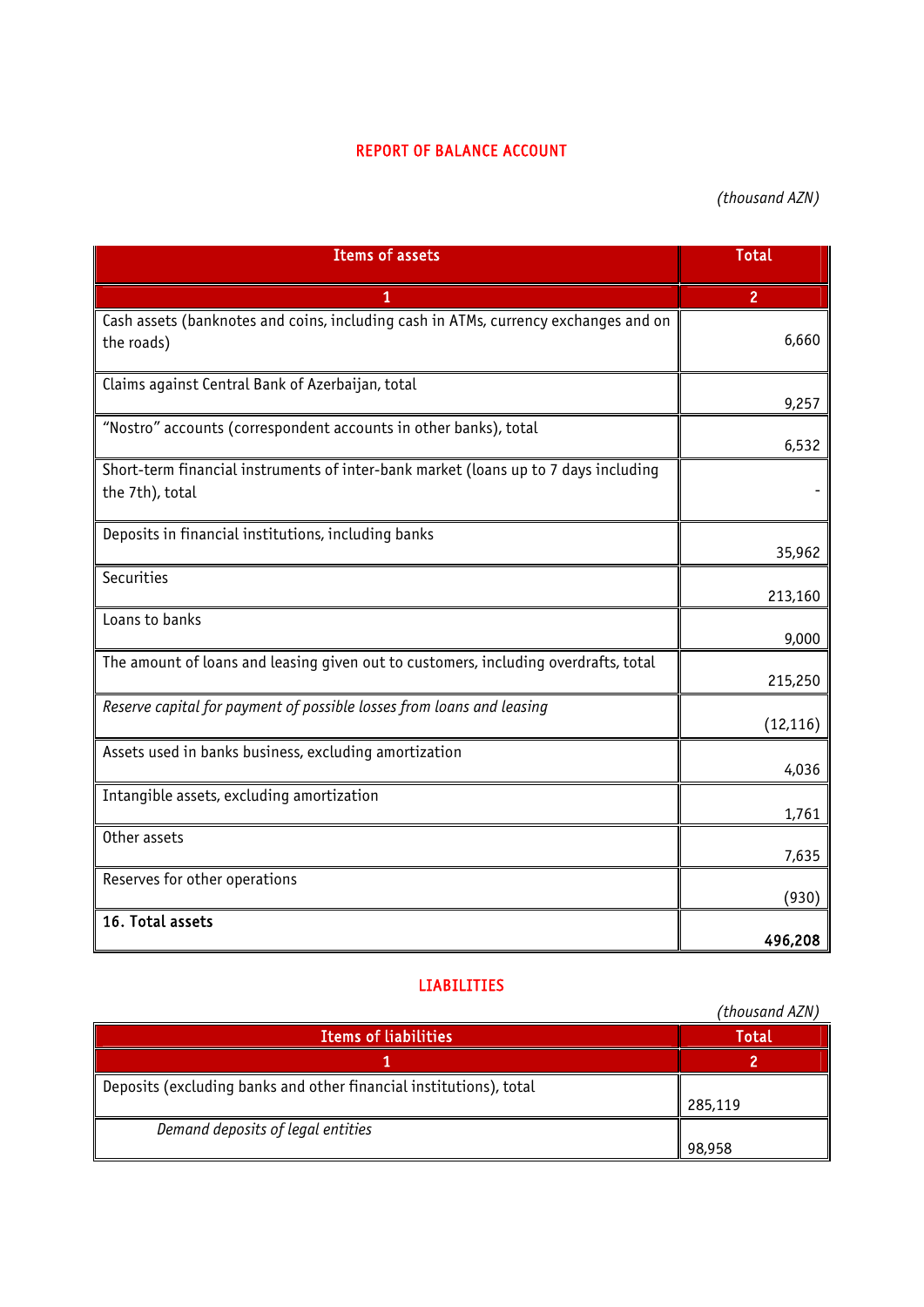| Demand deposits of physical persons                                                 |         |
|-------------------------------------------------------------------------------------|---------|
|                                                                                     | 70,905  |
| Time deposits of physical persons                                                   |         |
|                                                                                     | 64,235  |
| Time deposits of legal entities                                                     |         |
|                                                                                     | 51,021  |
| AMB-nın banka qarşı tələbləri                                                       |         |
|                                                                                     | 10,000  |
| Claims of other banks ("Loro" accounts)                                             |         |
|                                                                                     | 3       |
| Short-term financial instruments of inter-bank market (loans up to 7 days including |         |
| the 7th), total                                                                     | -       |
|                                                                                     |         |
| Deposits of banks and other financial institutions, total                           |         |
|                                                                                     | 26,210  |
| Loans of banks (over 7 days period), total                                          |         |
|                                                                                     | 14,851  |
| Loans of other financial institutions (except banks), total                         |         |
|                                                                                     | 15,501  |
| Other liabilities                                                                   |         |
|                                                                                     | 3,513   |
| <b>Total liabilities</b>                                                            |         |
|                                                                                     | 355,197 |

## CAPITAL

|                                                                                                   | (thousand AZN) |
|---------------------------------------------------------------------------------------------------|----------------|
|                                                                                                   | Cami           |
| 1                                                                                                 | $\overline{2}$ |
| Special capital, total                                                                            | 134,269        |
| Common stocks (or shares) in circulation                                                          | 123,475        |
| Undistributed net profit (loss), total                                                            | 10,794         |
| Net profit (losses) form previous years                                                           | 8,809          |
| Net profit (losses) from the current year                                                         | 1,985          |
| Common reserves, total                                                                            | 6,742          |
| Re-evaluation of the fixed assets                                                                 |                |
| Common reserves for payment of possible losses from loans, leasing and inter-bank<br>requirements | 5,469          |
| Common reserves for payment of possible losses from other assets                                  | 1,273          |